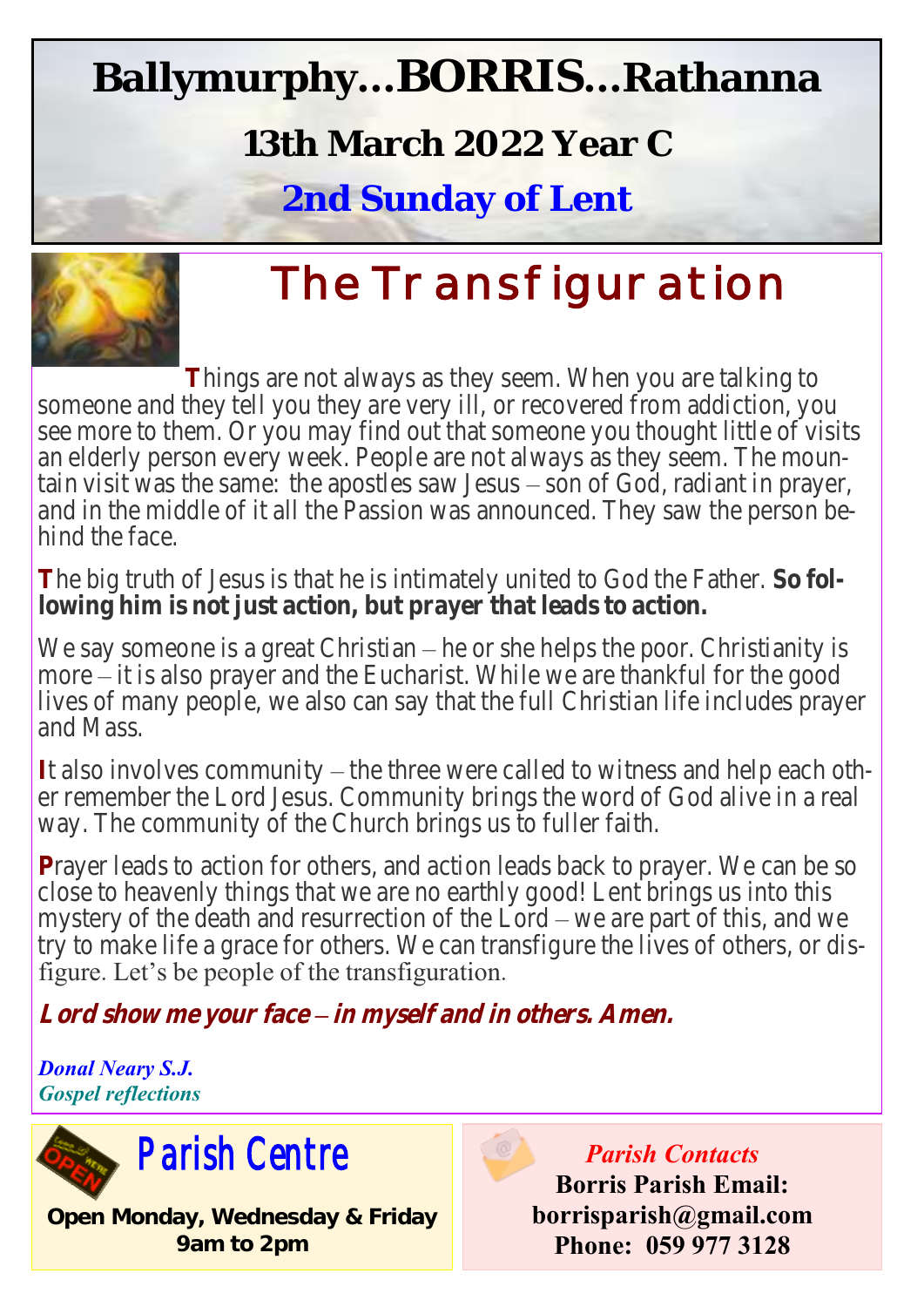### *With Love We Remember... Saturday 12th & Sunday 13th March*

*Borris - Months Mind Mass* **Sally King Borris** *Rathanna - Anniversary Mass* **Tim & Kathleen Brennan Killedmond**

*We also pray for:*

**Mary Fleming & her son James Upper Borris Pat Kehoe Kilcoltrim Mary Kavanagh, Ballinagree**

*Anniversary Masses this Week*

**Wednesday 16th March: Michael Murphy & Deceased members of the Murphy family Knock Thursday 17th March: Hugh & Billy Kelly Woodlawn Park Friday 18th NO MASS** 



## *Peace at Last*

May the Lord support us all the day long; till the shades lengthen and the evening comes, and the busy world is hushed, and the fever of life is over and our work is done. Then in his mercy, may he give us a safe lodging, a holy rest, and peace at last. Amen

### *Act of Spiritual Communion*

My Jesus, I believe that You are present in the Most Holy Sacrament. I love You above all things, and I desire to receive You into my soul.

Since I cannot at this moment receive You sacramentally, come at least spiritually into my heart.

I embrace You as if You were already there and unite myself wholly to You. Never permit me to be separated from You. *Pilgrimage to Knock Shrine* 

The Annual Kildare & Leighlin Diocesan Pilgrimage to Knock Shrine will take place this year on Sunday 5<sup>th</sup> June. Due to Covid this pilgrimage was celebrated via webcam for the past couple of years. More details to follow in the coming weeks.



**Amen.**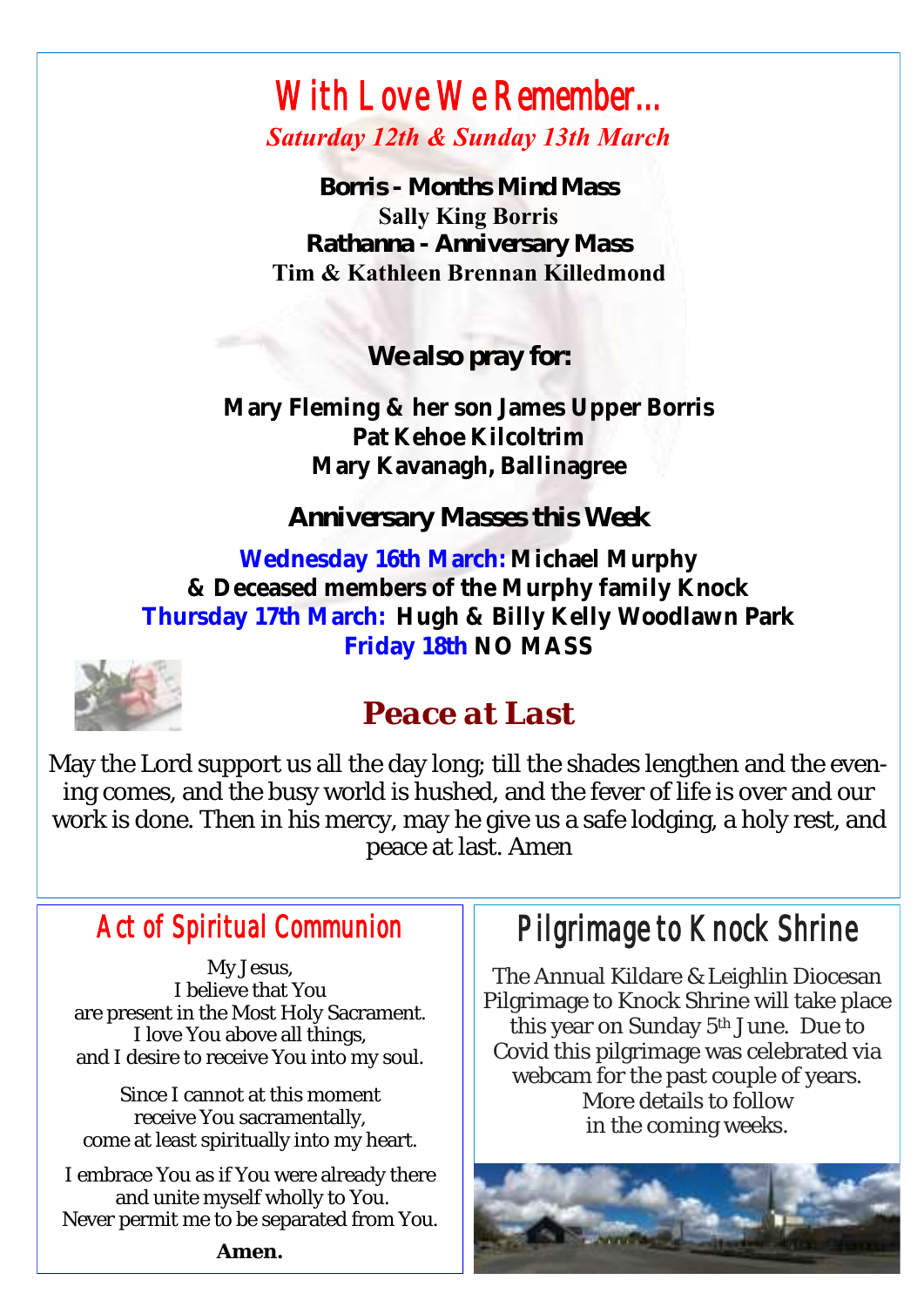#### **Irish Saint of the Week**

#### **St. Patrick**



According to the autobiographical *Confessio* of Patrick, when he was about sixteen, he was captured by Irish pirates from his home in Britain and taken as a [slave](https://en.wikipedia.org/wiki/Slavery_in_medieval_Europe) to Ireland, looking after animals; he lived there for six years before escaping and returning to his family. After becoming a cleric, he returned to northern and western Ireland. In later life, he served as a bishop, but little is known about the places where he worked. By the seventh century, he had already come to be revered as the patron saint of Ireland.

Legend credits Patrick with teaching the Irish about the doctrine of the Holy Trinity by showing people the shamrock, a three-leafed plant, using it to illustrate the Christian teaching of three persons in one God.



#### *From St. Patrick's Breastplate*

**Christ with me, Christ before me, Christ behind me, Christ in me, Christ beneath me, Christ above me, Christ on my right, Christ on my left, Christ when I lie down, Christ when I sit down, Christ when I arise, Christ in the heart of every man who thinks of me, Christ in the mouth of everyone who speaks of me, Christ in every eye that sees me, Christ in every ear that hears me.**

*Safeguarding* 

If you are concerned about the welfare & safety of children or vulnerable adults contact the **Director of Safeguarding Ms. Kathleen Sherry** 

> Mob: 085-8021633, email [safeguarding@kandle.ie](mailto:safeguarding@kandle.ie)

*Éist Cancer Support Centre* 

Éist Cancer Support Centre is now open at [46 Idrone Park, Tullow Road, Carlow.](https://www.google.com/maps/search/46+Idrone+Park,+Tullow+Road,+Carlow?entry=gmail&source=g) 

**Mobile: 085 866 1499 Phone: 059 9139684 Email: [reception@eistcarlowcancersupport.ie](https://mail.google.com/mail/u/0/h/1qtoezsqni0f/?&cs=wh&v=b&to=reception@eistcarlowcancersupport.ie)**

éist

### Prayer for Ukraine

God of peace and justice We pray for the people of Ukraine today.

We pray for peace and the laying down of weapons We for all those who fear for tomorrow, that your spirit of comfort draw near to them. We pray for those with power over war and peace, For wisdom, discernment and compassion to guide their decisions.

Above all, we pray for all your precious children at risk that you would hold and protect them. We pray in the name of Jesus, the Prince of Peace.



*Archbishop Justin Welby Archbishop Stephen Cottrell*